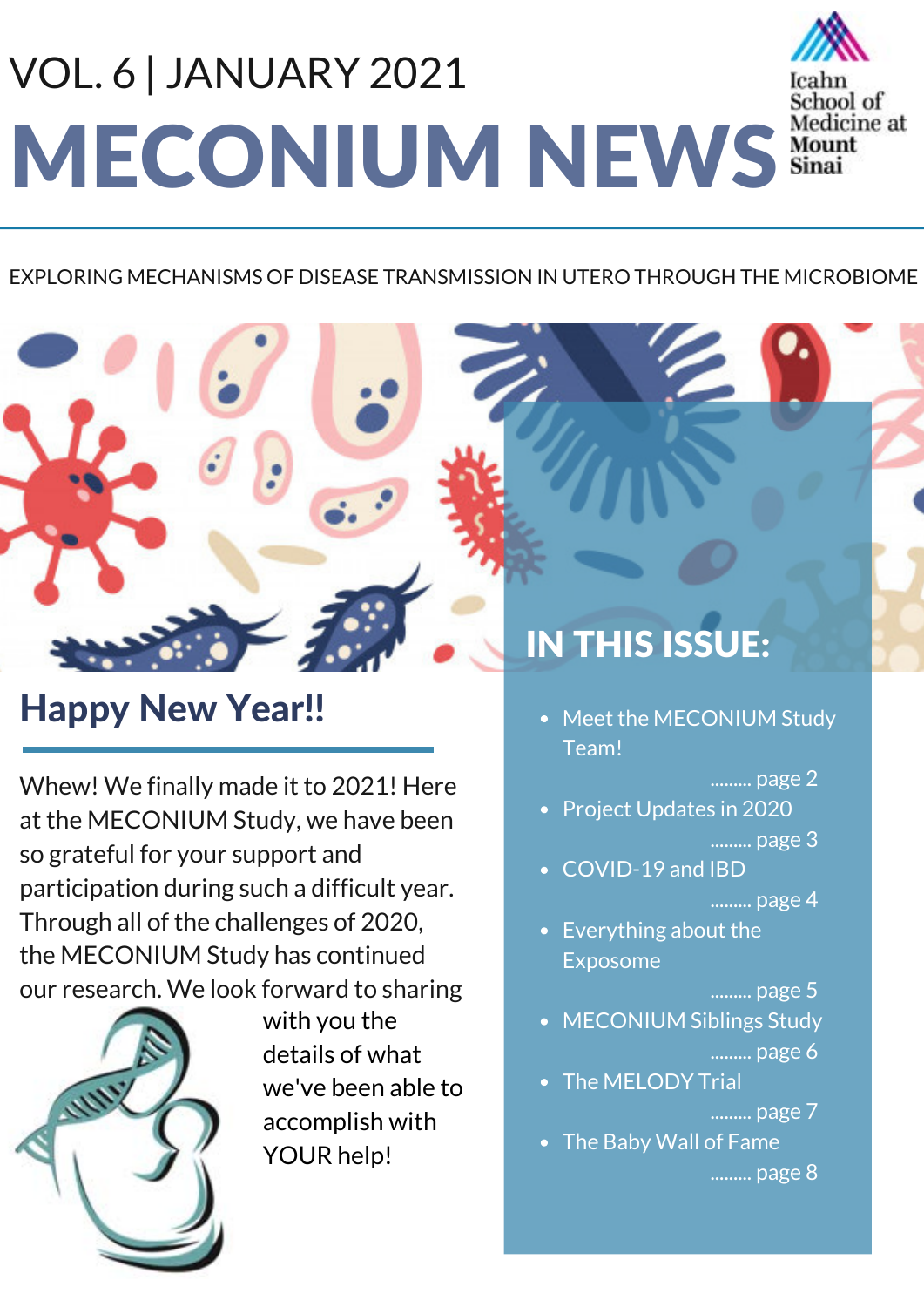## WWWW **Jeet the MECONIUM Study Team**



**The team was feeling festive during our weekly group meeting on Zoom. Pictured first row from the left: Dr. Leonid Tarassishin, Christen Hillenbrand, Dr. Wonjun Lee; Second row from the left: Dr. Inga Peter, Sierra White, Dr. Jean-Frederic Colombel; Third row from the left: Dr. Jianzhong Hu, Dr. Manasi Agrawal, Dr. Anketse Debebe; Not pictured: Alexa Rendon**

### Dear MECONIUM Families,

**WWW** 

muw

Thank you so much for your participation these last 6 years! Through your dedication to our study (and all of those diapers!), we have been able to collect almost 6,500 samples. This year has been very difficult, and we are truly appreciative of how enthusiastic all of our MECONIUM families have been.

We want to share with you the progress of the MECONIUM Study in 2020. And, of course, we are looking forward to 2021 with some new projects and updates.

We hope you and your family continue to stay healthy and safe! Warm wishes,

The MECONIUM Study Team 2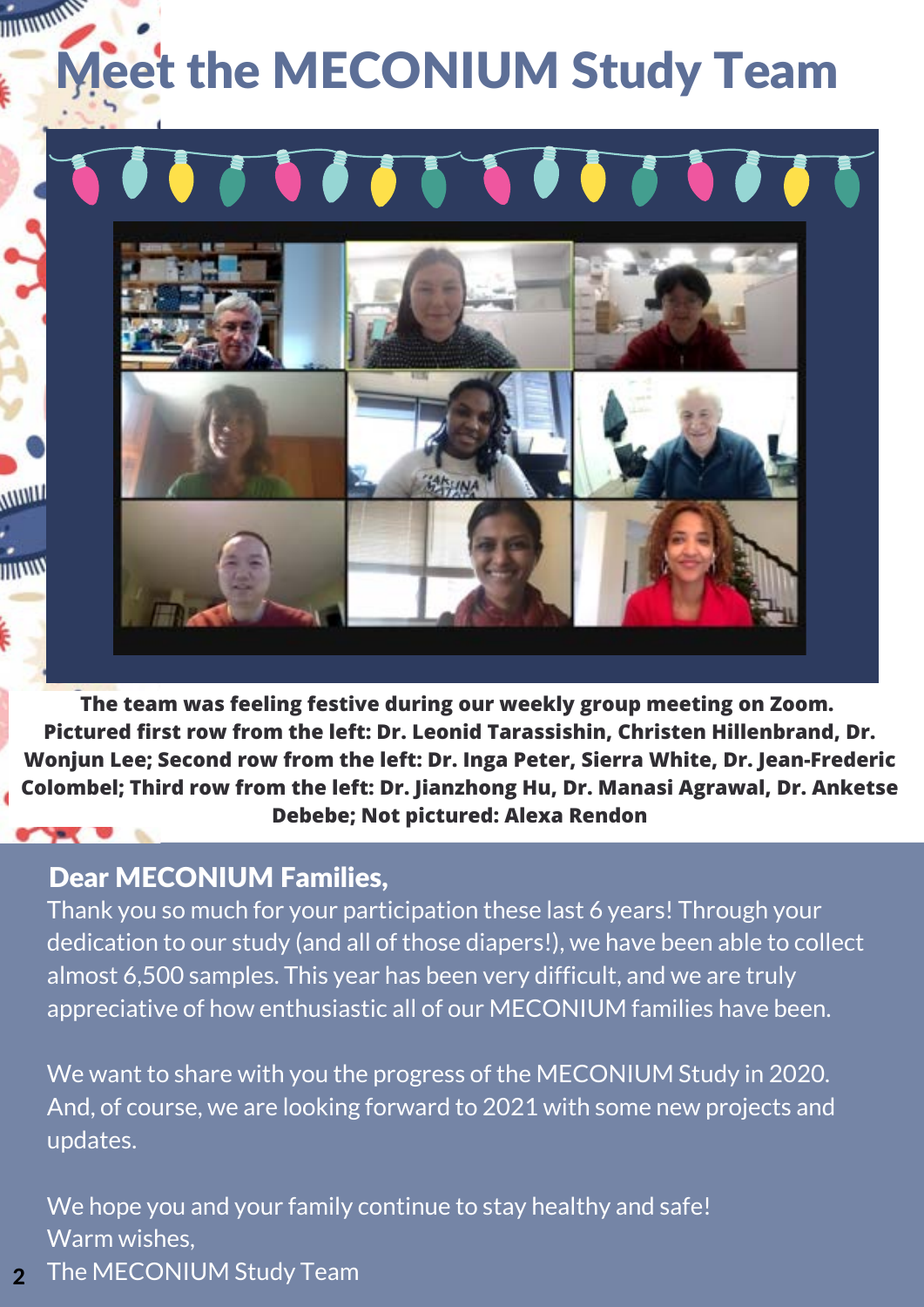# **Project Updates in 2020**

Like everyone, we experienced challenges because of the COVID-19 pandemic. In March 2020, Mount Sinai Hospital closed research labs. Fortunately, we were able to resume sample collection in June 2020 and have been working at 100% capacity since July 2020!

### **New Publication!**

We are very excited to share our newest publication, "Longitudinal Changes in Fecal Calprotectin Levels among Pregnant Women with and without Inflammatory Bowel Disease and Their Babies", Gastroenterology, December 8, 2020. PMID 33307026

Background: Fecal calprotectin is an inflammatory biomarker which is used to measure intestinal inflammation. We aimed to monitor intestinal inflammation through fecal calprotectin in pregnant women and their babies.

Results: 1600 stool samples were analyzed for mothers and babies. Pregnancy was associated with decreased inflammation in mothers with IBD.



We are so grateful for the healthcare workers at Mount Sinai, including physicians on our team, who stepped up during the pandemic. Thank you!

### Significance of this Study:

- IBDs effect on pregnancy is not well understood; we hoped to better understand intestinal inflammation changes during pregnancy.
- Fecal calprotectin was correlated with different types of bacteria in both mothers and their infants.
- Higher fecal calprotectin levels occurred in babies born to mothers with IBD, suggesting subclinical inflammation early in life.

We have ongoing exciting projects that can use your help! Go to pages 5, 6, and 7 to learn about these projects and how you can get involved!

**Contact us!** meconiumstudy@gmail.com 347-620-0210 labs.icahn.mssm.edu/peterla b/the-meconium-study/

3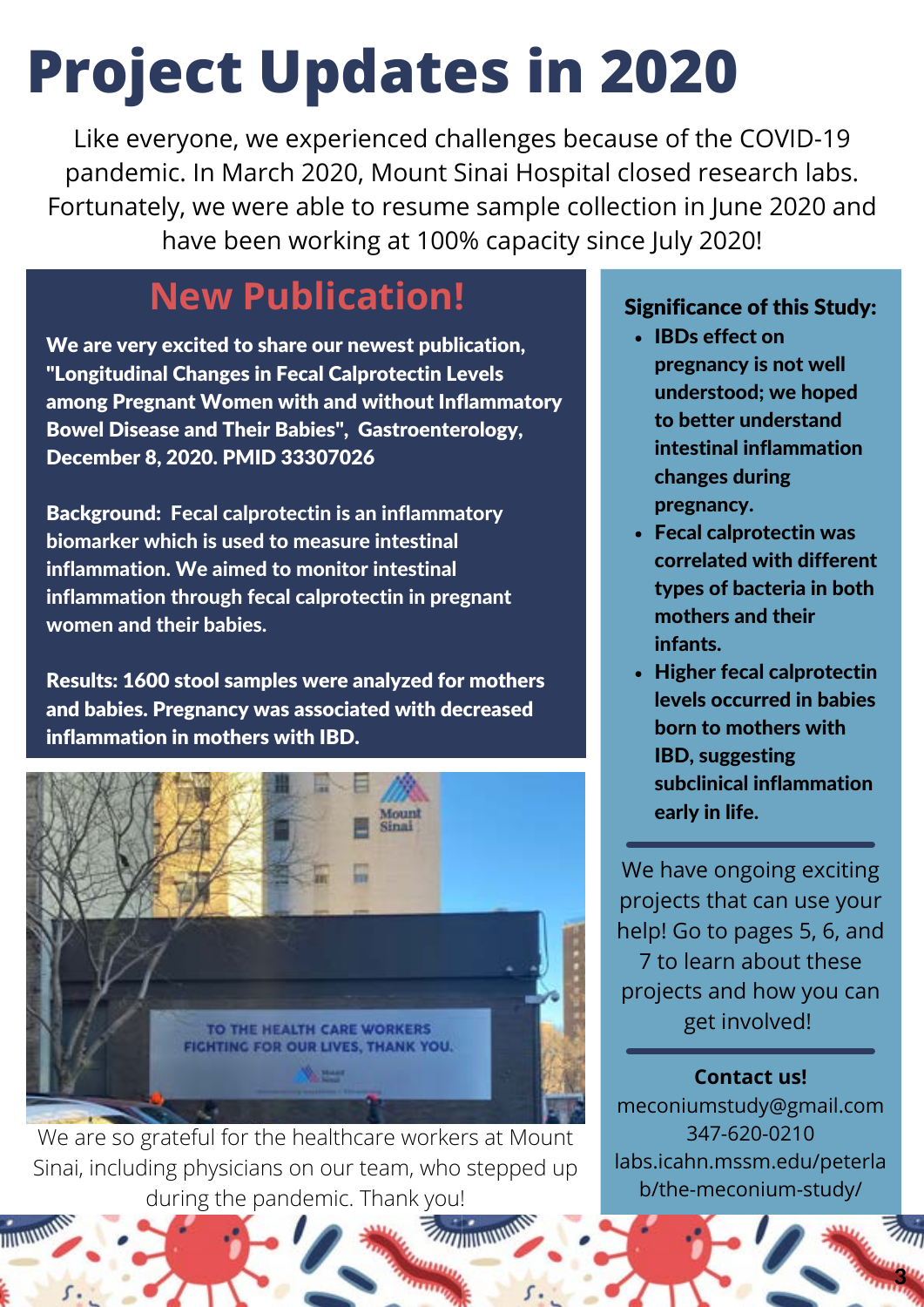## **COVID-19 & IBD**

## Does COVID-19 impact IBD?

People with IBD may be at an increased risk of contracting COVID-19. If you are concerned about your risk for COVID-19, please contact your physician. Currently, physicians are tracking COVID-19 infections in people with IBD through the SECURE-IBD registry. Information reported to this registry will help doctors and researchers understand how COVID-19 impacts IBD specifically and the health outcomes for IBD patients with COVID-19. In general, COVID-19 has been associated with gastrointestinal symptoms. Many people infected with COVID-19 experience nausea, diarrhea, and vomiting.

### The Best Ways to Keep Your Family Safe

These precautions are for everyone to help keep healthy! We have been adhering to these practices at Mount Sinai since reopening in June 2020

- Wash your hands frequently with soap and water
- Avoid touching your face (eyes, mouth, nose) with unwashed hands
- Maintain social distance (6 feet) from others, especially people who are sick
- Wear a mask

### **If you have IBD, consider taking further precautions to avoid COVID-19 infection because of possible increased risk**

For more information please go to:

https://health.mountsinai.org/blog/is-there-a-connection-between-covid-19 and-ibd/

As always, we hope you and your family are staying safe!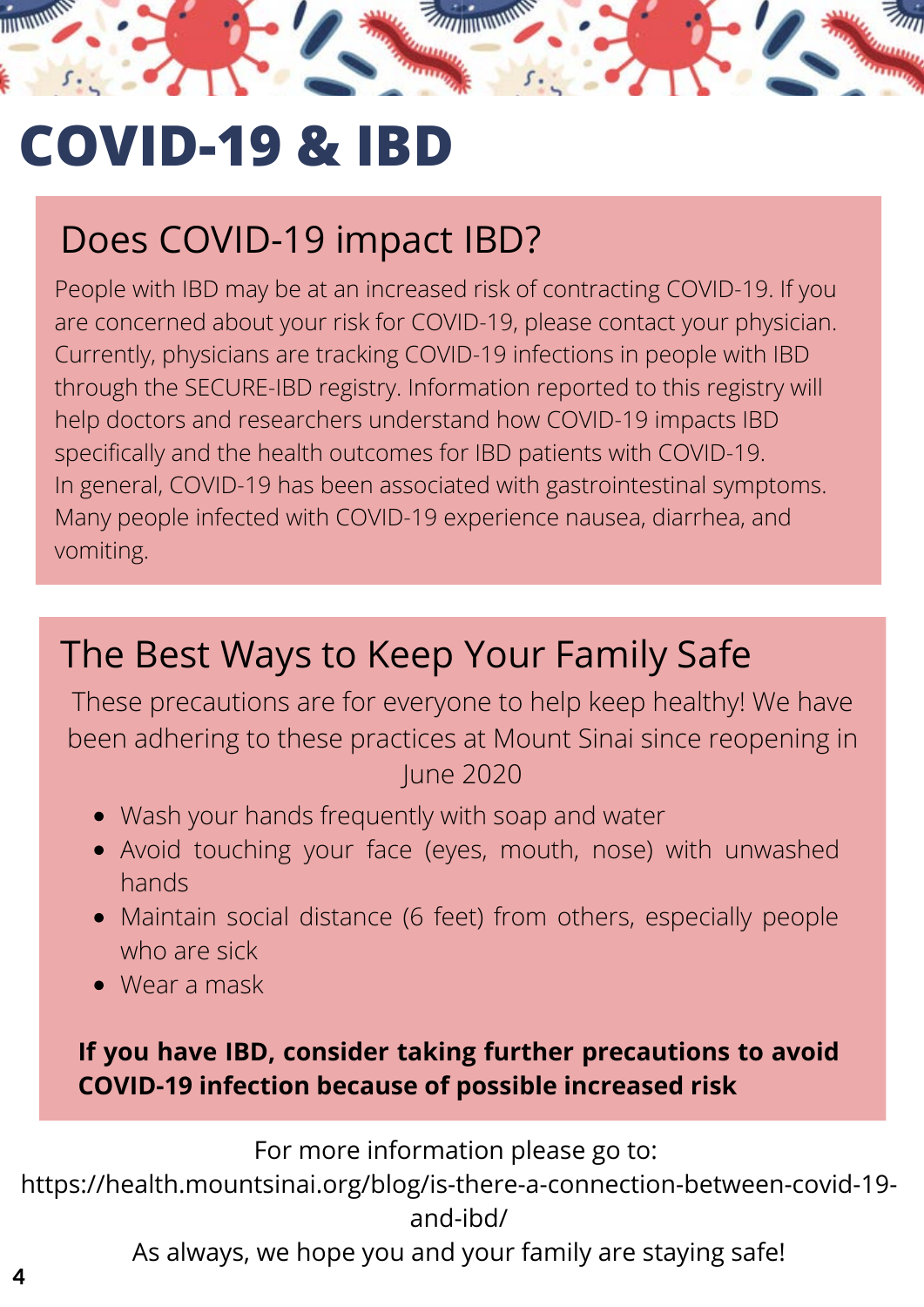# **Everything about the Exposome**

The **Exposome** encompasses all of the environmental exposures we experience in our lives, and seeks to understand how those exposures influence health. At the MECONIUM Study we are conducting two studies on the exposome to understand what role environmental factors might have in IBD development

**Tooth Collection Project** We are collecting naturally shed milk teeth from MECONIUM participants, sending tooth collection kits to participants at 4 and 5 years old. Milk teeth, or baby teeth, offer a unique way to study the exposome because they start developing in utero and continue incorporating minerals and metals after your child is born. A previous study found that the baby teeth of adults with IBD had higher levels of heavy metals. With a grant from the International Organization for the study of IBD, we hope to continue understanding what role metals might play in IBD development.

**Keep an eye out for the tooth kits!!**



**Tooth Collection Project** 

**Blood Spot Project** Neonatal dried blood spots are small samples of the baby's blood collected soon after birth and saved as a routine protocol by the Department of Health. By using dried blood spots in the MECONIUM study, we will be able to look at and analyze small molecules and compounds that your baby may have been exposed to in utero. And since this blood collection has already been done, no other sample would be necessary! **If you are interested in this research, please contact us at meconiumstudy@gmail.com to receive an updated consent form for this project**.

5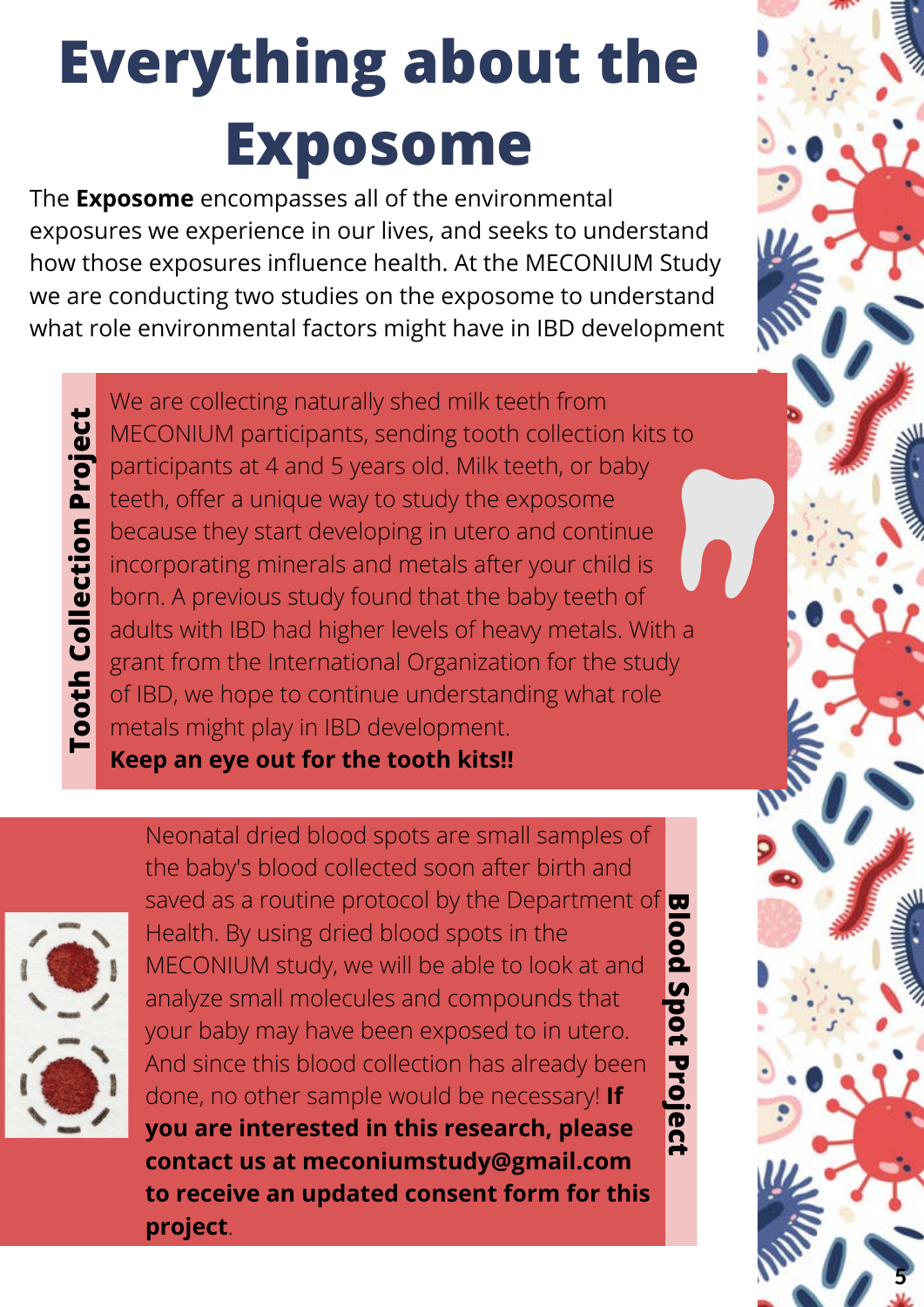## **MANUTAL It's All in the Family: The MECONIUM Siblings Project**

**We are currently recruiting pregnant moms who have previously participated in the MECONIUM Study**

**Participation for your current pregnancy will be the same as with your other child. With the MECONIUM Siblings Cohort, we hope to understand the role environmental and genetic factors might play in a child's microbiome development.**

*<u>ALLITTIN</u>* 

**If you are currently pregnant and would like to participate, please contact meconiumstudy@gmail.com!**

## **We Our MECONIUM Siblings!!**







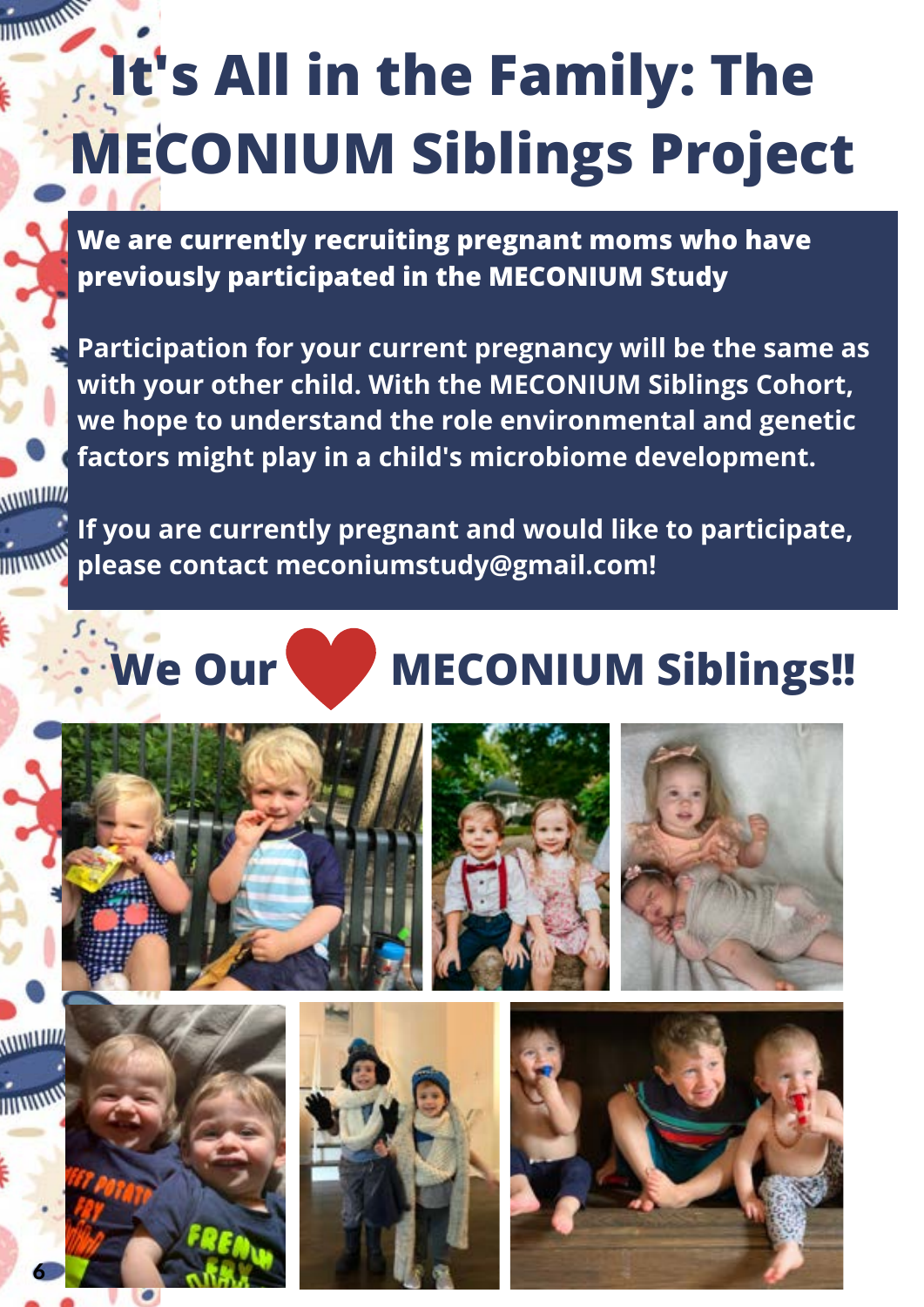



**Started in 2019, the MELODY Trial is a study for pregnant women with Crohn's disease. The MELODY Trial is designed to test whether a diet intervention, the IBD-AID Diet, can beneficially shift the microbiome of Crohn's patients and their babies, to help develop a stronger immune system for the baby, but also reduce the risk of Crohn's disease relapse and lower inflammation.**

### What is the potential Impact?

The microbiome can be

manipulated through means such as diet, probiotics, and more. This makes it a potential area to target in order to decrease risk of IBD. By improving the microbiome of women with Crohn's Disease during pregnancy, or in babies during early life, it may be possible to foster development of a healthy microbiome in childhood, promoting the growth of a strong immune system and reducing the baby's future risk of IBD.

### **You are Eligible if you have Crohn's Disease and are currently less than 30 weeks pregnant.**

You can choose whether to follow the IBD-AID Diet or continue with your regular diet for the study.

**If you would like to learn more and enroll, Contact us! themelodytrial@gmail.com 347-620-0210 https://www.umassmed.edu/nutrition/melo dy-trial-info/**

### Try a Taste of the IBD-AID Diet! Classic Drop Biscuits **Ingredients**

- 2 ½ cups of almond flour
- ½ teaspoon sea salt
- ½ teaspoon baking soda
- ¼ cup canola oil
- $\bullet$  ¼ cup honey local is best
- 2 large eggs
- 1 teaspoon freshly squeezed lemon juice

### **Instructions**

- 1.Preheat oven to 350 degrees. Line a large baking sheet with parchment paper
- 2. In a large bowl, combine the almond flour, salt, and baking soda. In a medium bowl, whisk together the canola oil, honey, eggs, and lemon juice
- Stir the wet ingredients into the almond flour mixture until thoroughly 3. combined
- 4. Drop the batter in scant 1/4 cup scoops 2 inches apart onto the baking sheet
- Bake for 15-20 minutes until golden brown or a toothpick inserted into 5. the center of a biscuit comes out clean. Let the biscuits cool briefly on the baking sheet, and serve warm!

### THE MELODY TRIAL IS FUNDED BY THE HELMSLEY CHARITABLE TRUST.